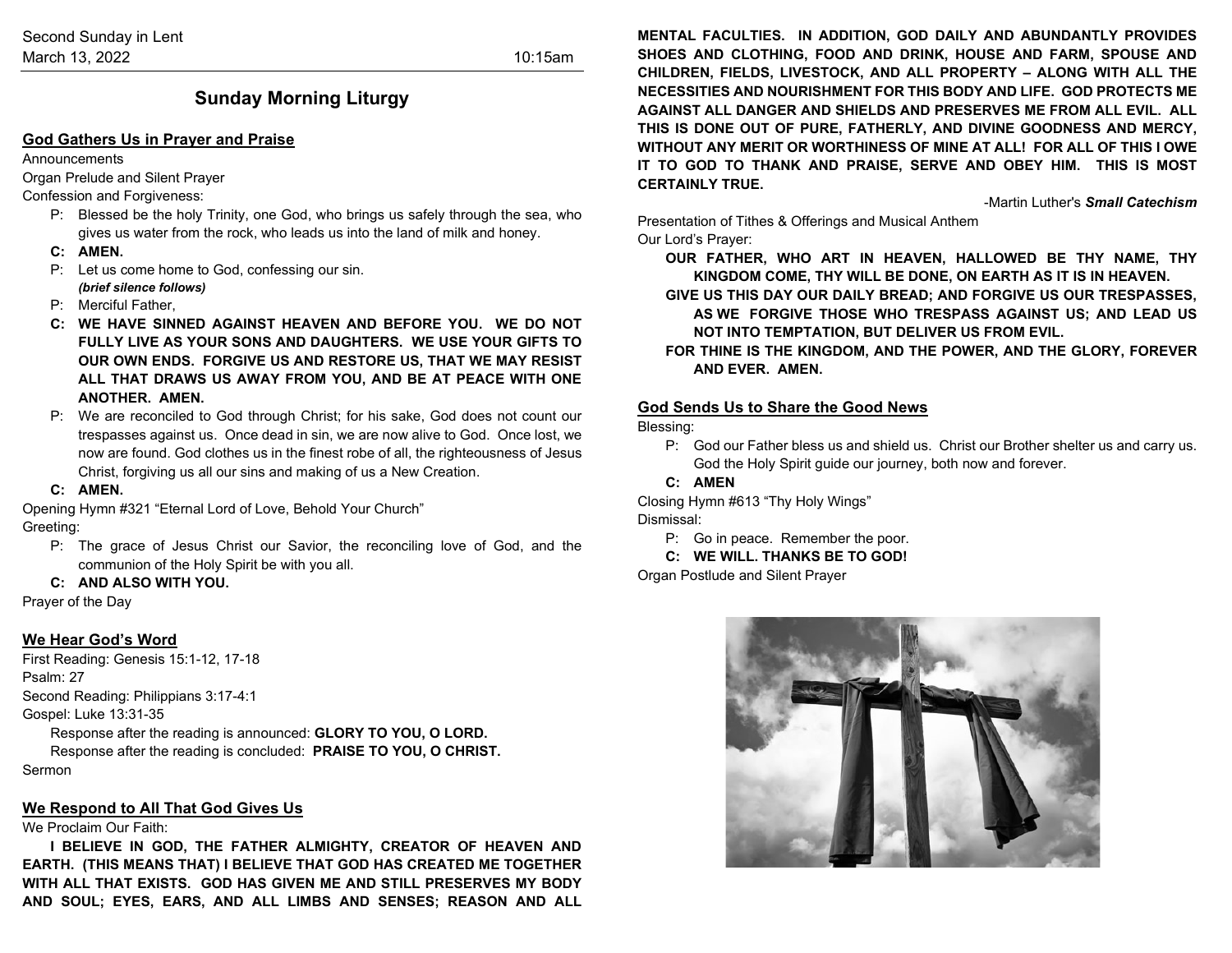## **Saint John's Evangelical Lutheran Church**

**Berrysburg, PA 717-362-9519**

**[stjohnhillchurch@frontier.com](mailto:stjohnhillchurch@frontier.com) | [www.stjohnhillchurch.org](http://www.stjohnhillchurch.org/)**

### **Our Mission**

*St. John congregation, responding to the call of the Holy Spirit through the Gospel, unites together to preach and teach the Word, administer the sacraments, and carry out God's mission. With God's guidance and grace, we strive to boldly proclaim by word and action the reconciling Gospel of Jesus: Working together for justice and peace, and caring for those in need in our community and world. We invite everyone to join us wherever you are on your faith journey.*

*Adopted December 8, 2013*

## **Serving Today**

| The Rev. Thomas G. Bruner, Jr. | Pastor                    |
|--------------------------------|---------------------------|
| Laurie Little                  | Young Christians Minister |
| Judy Ferree                    | Organist                  |
| Reyann Cheatham                | Lector                    |
| Roy Henry                      | Council President         |

For the month of March, our *Celebrate* lectionary bulletin inserts are sponsored by Robert and Faye Weaver thanking God for his presence in their lives. Our family is so blessed with God's Love and Guidance each day!! Our support of *Tree 4 Hope* is sponsored by Carol and Dale Hassinger to the Glory of God, and in Thanksgiving for a Happy and Healthy Christian Family. Our support of one pastor for one month in the *Konde Diocese of the Evangelical Lutheran Church in Tanzania* is sponsored by Dana and Chris Klouser to the Glory of God in honor of our children's birthdates (February 20 and March 8).

Welcome to all who are worshipping with us this morning. If you are a visitor, please sign our guest book in the foyer, and please worship with us again and join in other congregational family activities!

### **Today, Sunday, March 13**

- 9am Adult Bible Study (On Zoom)
- 9am SONDay Celebration (In-Person) Masking and safe distancing are required for everyone present – both adults and young persons – to do our best to protect our (unvaccinated per current guidelines) younger congregational family members!
- 9am Confirmation Class (In-Person)
- 9am Youth Group Bible Time (In-Person)
- 10:15am Worship, Including Celebration Time with Miss Laurie for Young Persons In-Person (In-Person and On Zoom) – In keeping with the most recent guidance from the Centers for Disease Control and Prevention for Dauphin County, masks are no longer required for anyone gathering upstairs for worship, but they remain an option for everyone.
- 2pm Monthly Gathering of the Women of the ELCA of St. John

### **Monday, March 14**

*Pastor Tom Taking Monthly Extra Day Off – No Planned Office Hours* 6:30-7:30pm Lion Cub Scout Den Meeting in "Sunday School" Room

### **Tuesday, March 15**

*Deadline to Submit Items for Inclusion in April "St. John's Epistle"* 8-9:30am Pastor Tom's Office Hours 6:15pm Worship & Music Committee Meeting

#### **Wednesday, March 16**

8am-12pm Pastor Tom's Office Hours 7pm Community Worship for Lent at St. Peters (Hoffman's) United Church of Christ, Crossroads – *Pastor Tom Speaking*

#### **Thursday, March 17**

8am-12pm Pastor Tom's Office Hours

#### **Friday, March 18**

8-9:30am Pastor Tom's Office Hours

#### **Saturday, March 19**

Pastor Tom's Weekly Day Off

### **Next Sunday, March 20**

Third Sunday in Lent

- 9am Adult Bible Study (On Zoom)
- 9am SONDay Celebration (In-Person) Masking and safe distancing are required for everyone present – both adults and young persons – to do our best to protect our (unvaccinated per current guidelines) younger congregational family members!

9am Confirmation Class (In-Person)

9am Youth Group Bible Time (In-Person)

10:15am Worship, Including a *Sunny Sermon* and Celebration Time with Miss Laurie for Young Persons In-Person (In-Person and On Zoom) – In keeping with the most recent guidance from the Centers for Disease Control and Prevention for Dauphin County, masks are no longer required for anyone gathering upstairs for worship, but they remain an option for everyone.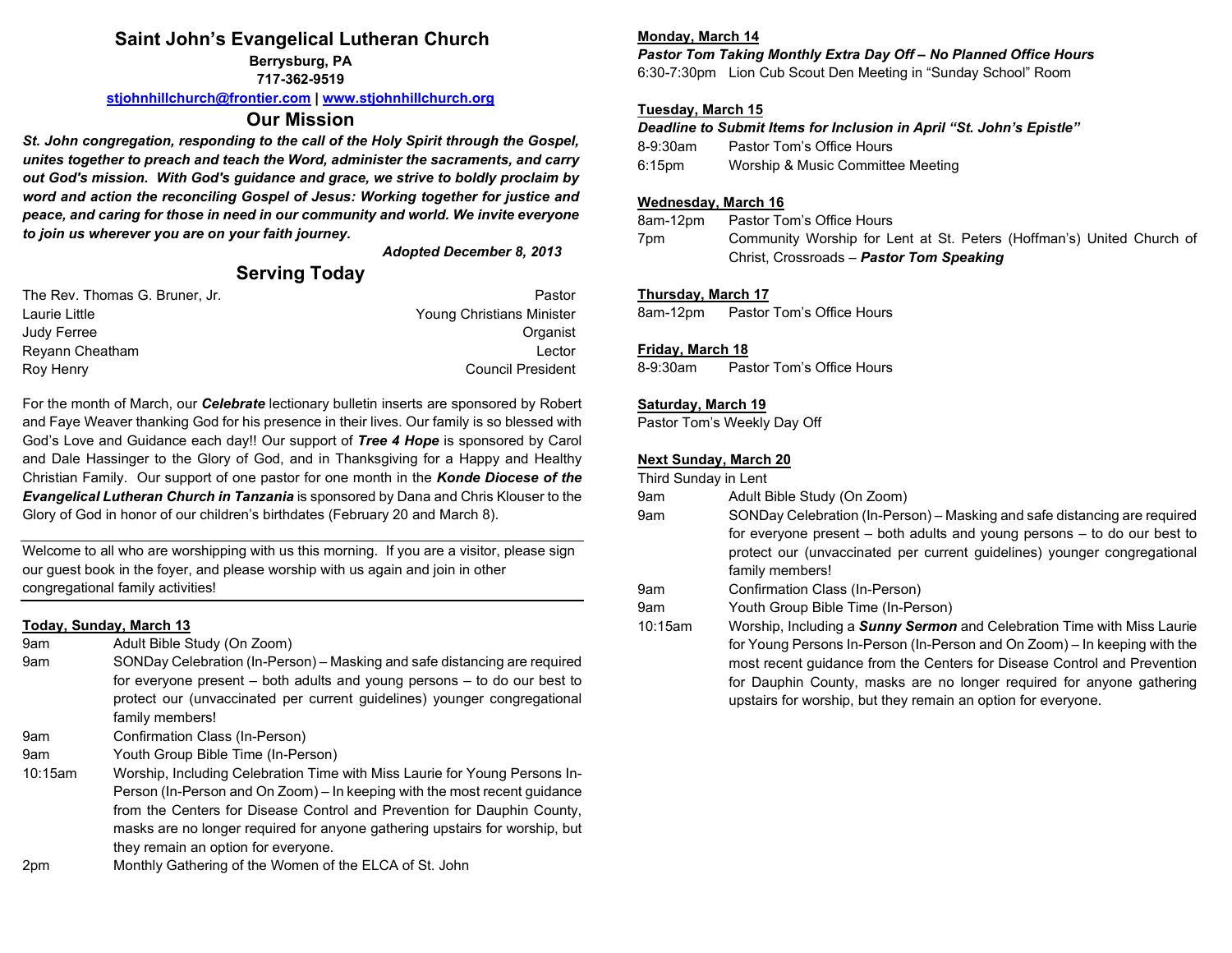#### **Looking Ahead**

The Upper Dauphin Conference Spring Assembly will be held at Messiah Lutheran, Fisherville, on Monday, March 21, beginning at 7:00 P.M.

Property Committee will meet at 6:15 P.M. on Tuesday, March 22.

\* \* \* \* \* \* \* \*

Pastor Tom will be leading an Inquirer's Class on Tuesday, March 29, from 7:30 to 9:00 P.M. This class is designed for folks who are interested in joining our congregational family, folks who are trying to figure out if this is where God might be guiding them to a faith home, and folks who are already a part of the congregational family but would like to have a bit of a refresher in the basics of Lutheran Christian history and belief. Simply speak with Pastor Tom any time before March 29 to sign up. New members will be received during morning worship on a Sunday in April to be determined.

If you are an Amazon.com shopper, our congregation is registered with the "Amazon Smiles" program, whereby Amazon donates one half of one percent of your purchase amount to a charitable organization that you select. Please note that, to qualify, your purchase has to be made through the "smile" side of things, to which you will find a very easily identifiable link from the main part of the Amazon.com website. (Once there, it can be a bit tricky to pick out our congregational name from all of the "St. John's" – look for **St John Evangelical Lutheran Church, Berrysburg, PA**. Once you have selected us the first time, we will automatically be designated each time you shop and you won't need to redo the search.) All monies received in this way will be automatically deposited for use in the Current Fund.

To make sure that our blessed prayer shawls get to as many folks in need of God's healing touch as possible, it is now possible for anyone from the St. John congregational family to deliver a prayer shawl to a person who is known to them to be hurting in body, mind, and/or spirit, and who would be blessed by receiving one of our shawls. To obtain a shawl, please first contact Pastor Tom, who will help you with the process. *(Please bear in mind that it is the intention of the prayer shawl ministry that each person receive just one shawl "for life", to be used in whatever time(s) of brokenness they may face.)*

Our spring session of Midweek Bible Study will get underway on **Wednesday, April 27**, and will continue through the end of May, wrapping up just before the Memorial Day weekend. We will meet each week from 6:30 to 8:00 P.M., with the exact format and location to be determined. We will spend these weeks of the Easter Season delving into the 150 prayers, songs, liturgies, and poems which make up the Book of Psalms, under the guidance of ELCA pastor and consultant the Rev. Dr. Joana Elise Brown and her guidebook *Songs of the Faithful: Studies in Psalms*. The Book of Psalms displays the highest highs and the lowest lows of the life of faith, along with everything in between and we will read through them all during the course of the study, while focusing on six psalms in particular which we will read in worship later in the summer. No previous Bible study experience is required – only an interest and enthusiasm to study, reflect on, and (as you are comfortable doing so) discuss God's Word together. So that the correct number of study books can be ordered for our study in a timely fashion, please register in advance (by contacting Pastor Tom in whatever way is easiest for you) **no later than Sunday morning, April 3**.

Cindy Phillips would like to thank her congregational family for the prayers, cards, and other expressions of concern she has received during her hospital stay and since her return home.

## **Hospitalized/Residing in Senior Living/Dealing with Acute Illness**

- **Judy Cheatham** –Rm. #47B, Cadia Healthcare, 900 Van Buren Street, Annapolis, MD 21403
- **Janet Denlinger**  Entering UPMC West Shore on 3/18 for (Planned O/P) Gall Bladder Surgery
- **Timothy Enders**  Rm. #320, Rosewood Rehab. and Nursing Center, 401 University Drive, Schuylkill Haven, 17972
- **Jane Grosser**  Rm. #705, Northern Dauphin Nursing and Rehab. Center, Millersburg, 17061
- **Warren Hassinger** Rm. #103 Connections Unit, Providence Place of Pottsville, 2200 First Avenue, Pottsville, 17901
- **Marzette Hoffman**  Rm. #611, Northern Dauphin Nursing and Rehab. Center, being treated for Recurrence of Long COVID
- **Cora Mace –** Rm. #3647, Roosevelt 3, Masonic Health Care Center, 600 Freemason Drive, Elizabethtown, 17022
- **Joyce Matter**  Rm. #128, Commonwealth Senior Living at Harrisburg, 150 Kempton Avenue, Harrisburg, 17111 (717.909.0417)
- **Ken Nace**  At Home, Undergoing Chemotherapy Treatment for Cancer
- **Donna Rabenold**  At Home, Undergoing Second Phase of Chemotherapy for Breast Cancer
- **Doris Schaffer**  At Home on Hospice Care

### **Our Faith Active in Worship – March 2 (Ash Wednesday) & March 6, 2022**

| <b>Current - Approx. Budget Goal</b>           | \$2,606                   |
|------------------------------------------------|---------------------------|
| Current - Offerings Received                   | \$4.692                   |
| Benevolence - Offerings Received               | \$508                     |
| Improvement - Offerings Received               | \$148                     |
| Children & Youth Ministry - Offerings Received | \$427                     |
| Total Attendance - Ash Wednesday               | Zoom - 15, In Person - 40 |
| Total Attendance - March 6                     | Zoom - 25, In Person - 76 |
|                                                |                           |